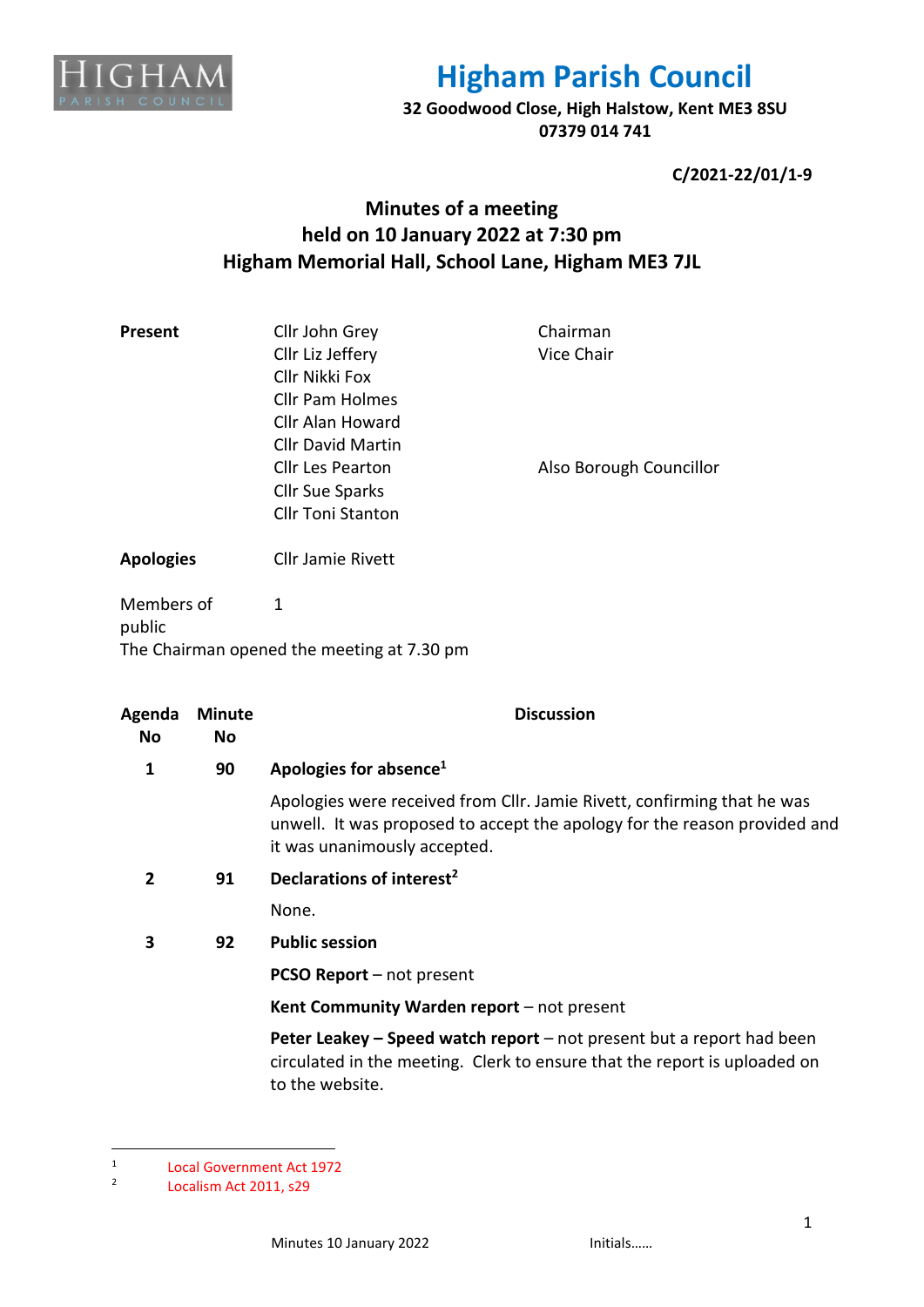

**32 Goodwood Close, High Halstow, Kent ME3 8SU 07379 014 741**

#### **Public Session**

Steve Sales rose to speak to the Members with regard to his application to join the Parish Council. Steve explained a little bit about himself and his family and where he lives. Steve spoke of the pride he felt of the village being a great place to live and wanted to help his community.

The Chairman declared an interest at this part as he confirmed that he had worked with Steve many years previously but they had not seen each other for a long time.

Cllr Fox also declared that she knew Steve too.

This was not an issue. Rather it confirmed that he was the right person for the role.

Cllr Sparks went on to propose that the Parish Council accept Steve's application as a Member and Cllr Jeffery seconded.

The vote in favour was unanimous.

The Clerk then provided Cllr Sales with the relevant paperwork for him to sign.

The Chairman then adjourned the meeting once more for a member of the public ("MOP") to speak. She had several questions.

One was to request that the Speedwatch reports be uploaded on to the website pages and Facebook to enable villagers to see the reports.

MOP then went on to ask what the Members were doing about HGV vehicles through the village. Was it an aspiration to have a ban on HGV? Cllr Sparks confirmed that the Members were on top of the issue. Lorries should not be driving through the village. Weight and width restrictions had been discussed between the Council, KCC and the police. The PCSO has not had very much feedback from the letters that had been sent to residents.

The Parish is considering how to collate more data re speed and numbers. The issue will be evidence based so any help with photographs to hand to the police will help.

Cllr Sparks confirmed that the Council is working on a methodology to take this issue forward. This all ties in with the Highways Improvement Plan.

MOP further pointed out that R S Skips were now driving through with 3 skips onboard which was a highly dangerous situation.

Cllr Sparks confirmed that the public is always welcome to attend Parish Council meetings and speak their minds.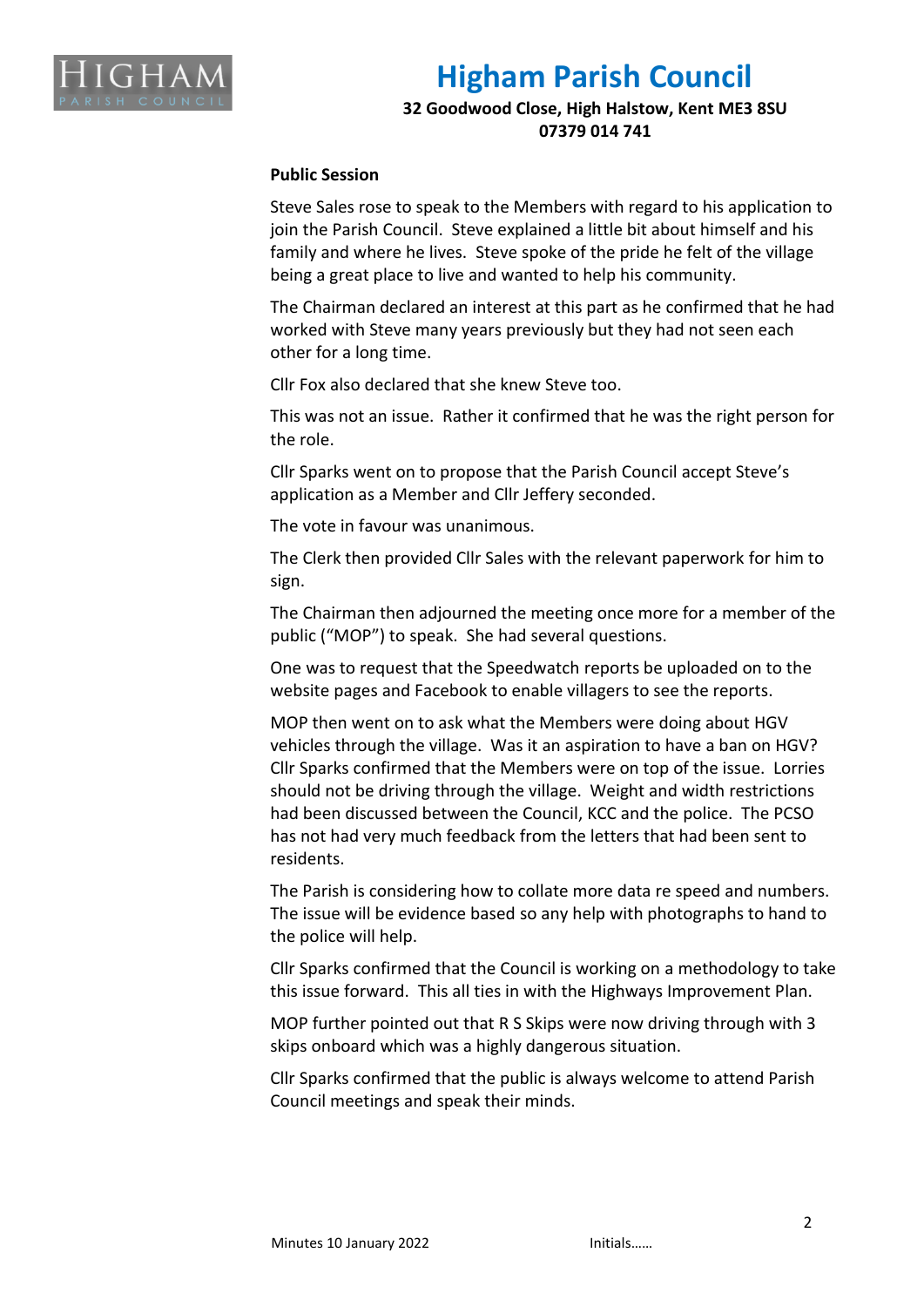

## **32 Goodwood Close, High Halstow, Kent ME3 8SU 07379 014 741**

There was a suggestion that a Facebook page where villagers could upload pictures of this nature but it was decided that it was preferable to send the images to the PCSO is collating the information.

MOP also asked about whether CCTV would be a possibility. It was confirmed that this is being investigated but there could be GDPR reasons regarding data but this idea had not been ruled out.

**Parishioners matters** as above.

## **4 93 Clerk's report (to bring Members up to date with current issues)**

Clerk spoke to suggest that there should be two Committees. A Planning Committee and a Highways Committee. A member of KALC had provided Terms of Reference for the Parish to adapt and use and the Clerk confirmed that these were in the Agenda pack. The room had been booked for evening for the meetings.

## **5 94 To approve the Minutes of the Parish Council meeting dated 29 November 2021**

Cllr Pearton referred the Clerk to the Minutes of 18 October where the wording S.106 monies should have been replaced with S.106 Agreement. The Clerk apologised for the misinformation and confirmed that this would be rectified asap.

**Cllr Pearton** also referred the Clerk to the Extraordinary Audit of David Bucket where **Cllr Pearton's** name was mentioned. Cllr Pearton wanted clarification of the wording in the report. The Clerk confirmed that she would write to David Bucket requesting that the wording be changed to enable the paragraph to be read with the correct information.

Members confirmed the Minutes of 29 November were a true record of the meeting and confirmed by a show of hands.

Minutes approved with a unanimous vote.

### **6 95 Parish Councillor matters**

**Cllr Pearton** had received complaints regarding fireworks going off early on New Years Eve. **Cllr Pearton** had also been liaising with the RSPCA on this subject due the effect the fireworks has on animals. Together they are investigating whether there is a law in place as to the timing of them.

There had also been an issue with Gas Guns from the farmers fields. **Cllr Pearton** had received complaints about these too. **Cllr Pearton** confirmed that he had contacted the farmer about this and the farmer concerned confirmed that he has 5. He needs to set these off in sequence to move the birds off his property. Members understood that the farmer has a right to protect his crops.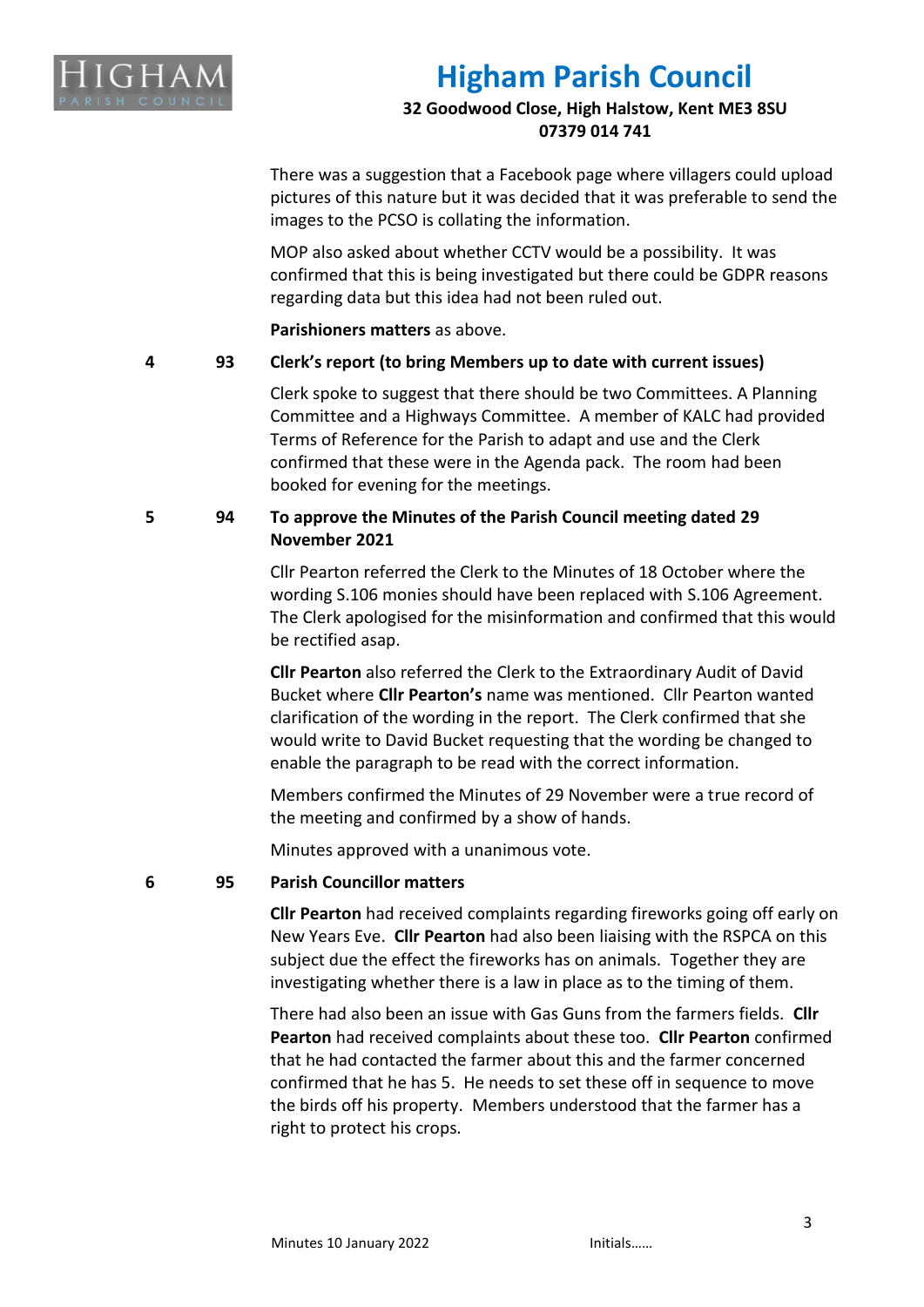

**32 Goodwood Close, High Halstow, Kent ME3 8SU 07379 014 741**

**Cllr Fox** confirmed that she had also investigated this issue. She had found that there is a Code of Practice as set by NFU that no more than 4 per hour and this must be a last resort.

**Cllr Pearton** confirmed that the farmer has restrictions on the timing of these guns. He uses them from 08:00 a.m. until 4:00 p.m. but in the summer he will extend the timings.

**Cllr Pearton** had organised additional litter bins for outside the shop. Clerk to liaise with Gravesham Borough Council regarding additional litter bins.

**Cllr Fox** would like the issue of storage container placed on the Agenda for February. With regard to Lorry Watch are registration numbers essential? It was concluded that there were to establish names of culprits.

**Cllr Martin** will be unable to attend the Planning meeting at the end of January. Would like to ensure the Members support Hayley in her planning application so that she does not get turned down again. **Cllr Pearton** confirmed that he was chasing the issue of Hayley's planning application.

**Cllr Jeffery** requested that the Annual Newsletter be added to the Agenda.

She also requested investigation into the bus shelter in Pear Tree Lane (which she understood was not in Higham). Would it be possible for Higham Clerk to contact Shorne Clerk to request they investigate their bus shelter due to the poor condition as it has been graffitied.

**Cllr Jeffery** went on to confirm that the Mayor has a lunch at Cobham hall and had circulated details to all members.

**Cllr Sales** confirmed that he understood the issues that had been discussed on the different matters discussed at the meeting and felt the Council should confirm to residents in some way what could be done. There is a level of expectation from villagers which is not always within the Council's remit.

**Cllr Grey** mentioned that there are a few street lights out but Cllr Martin confirmed they were on the list for updating.

On his way back from a meeting in Crutches Lane **Cllr Grey** noticed a large amount of rubble in the Gads Hill layby (off the A226) that had been fly tipped. **Cllr Holmes** confirmed that she had reported that issue.

**Cllr Stanton** brought up the issue of School Governor as she has been informed that she had not been accepted on the board.

**Cllr Grey** went on to say that he had been concerned that **Cllr Stanton** had not been accepted on to the Board of Governors for the Primary School. It was decided that a draft letter should be processed and then agreed to send the Primary School about this issue. Clerk and **Cllr Stanton** to liaise.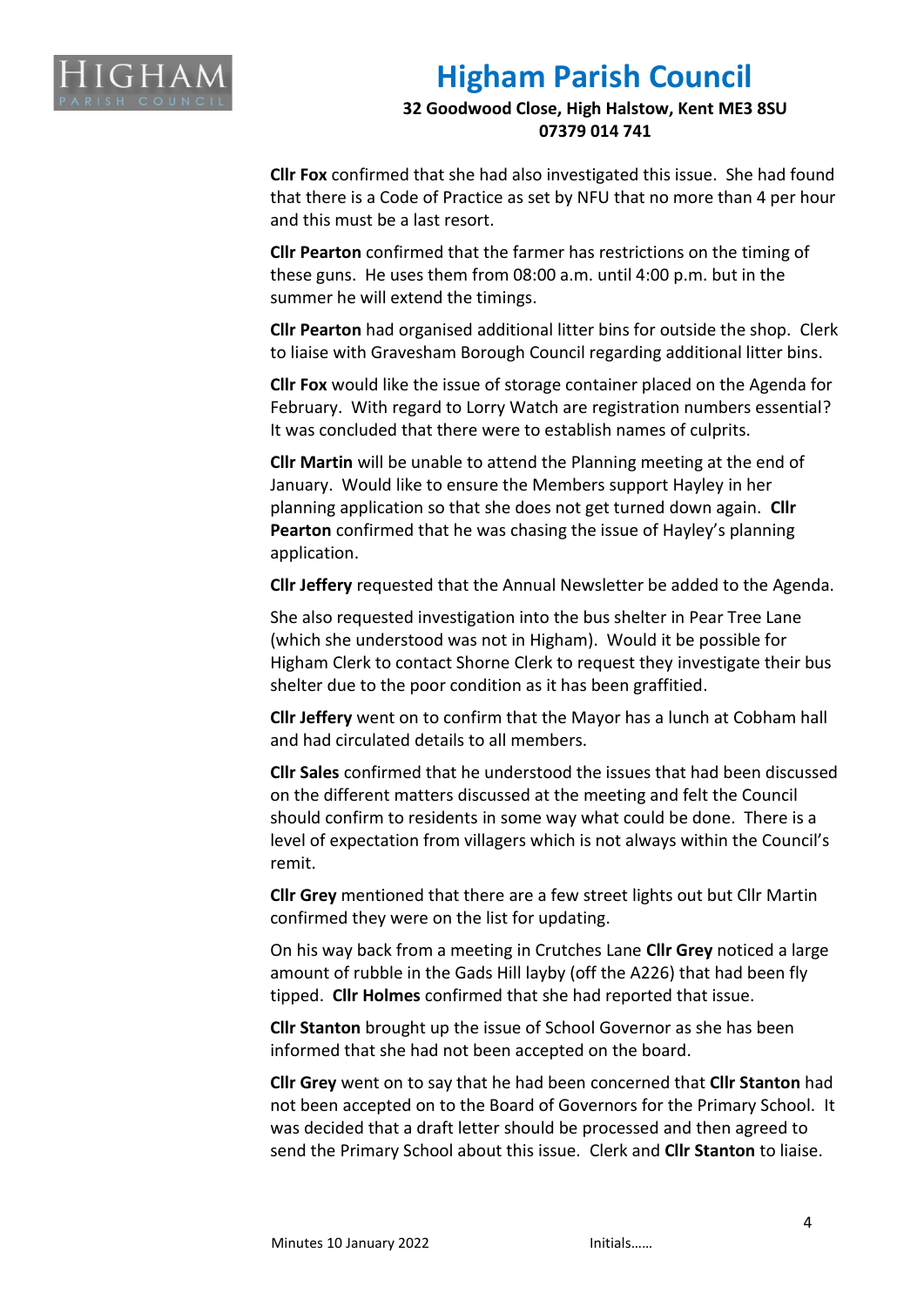

## **32 Goodwood Close, High Halstow, Kent ME3 8SU 07379 014 741**

#### **Borough Councillor matters**

Cllr Pearton advised that consideration is being given for Uber to purchase the Gravesend Town Pier where they would be running a ferry from Gravesend into London with various stops en route. In the agreement, Uber must abide by conditions of maintenance; however, there would be a buy-back option if they do not adhere to the conditions.

**Cllr Howard** then commented that the Kings Ferry had stopped running their commuter line.

#### **7 96 Crutches Lane Issues – Cllr Pearton**

**Cllr Pearton** confirmed that the meeting with the Police and other Councillors had been successful. There are concerns about school children as this was a school route. There had been threats to MOP on the site. There is no easy fix. The police will be requesting that this could be listed as a red zone. CCTV cameras had been suggested and these are being considered.

**Cllr Pearton** confirmed that Shorne Parish Council had purchased wildlife cameras and this was then discussed by other members.

**Cllr Sparks** confirmed that the police will be placing confirmation of their visits on Twitter and their Community site. She confirmed that MOP must report these sightings to enable the police to act on this. Without residents reporting this issue will come off the **red zone** list.

It was suggested that signs should be placed that the area is being monitored.

**Cllr Pearton** proposed that the Council purchase cameras to help this situation but there was no seconder and vote to confirm purchase.

**Cllr Sparks** confirmed that the Council had requested for trees to be cut down on part of the A226 and lay-by that would leave the area open. This is another area where there is a problem. A request needs to go to KCC to cut these trees down. Members were unanimous in favour of contacting KCC.

**Cllr Sales** confirmed that the cameras needed to be visible to make them a deterrent.

**Cllr Stanton** felt that there was a GDPR issue.

**Cllr Sparks** confirmed that the idea of cameras needed a little more thought.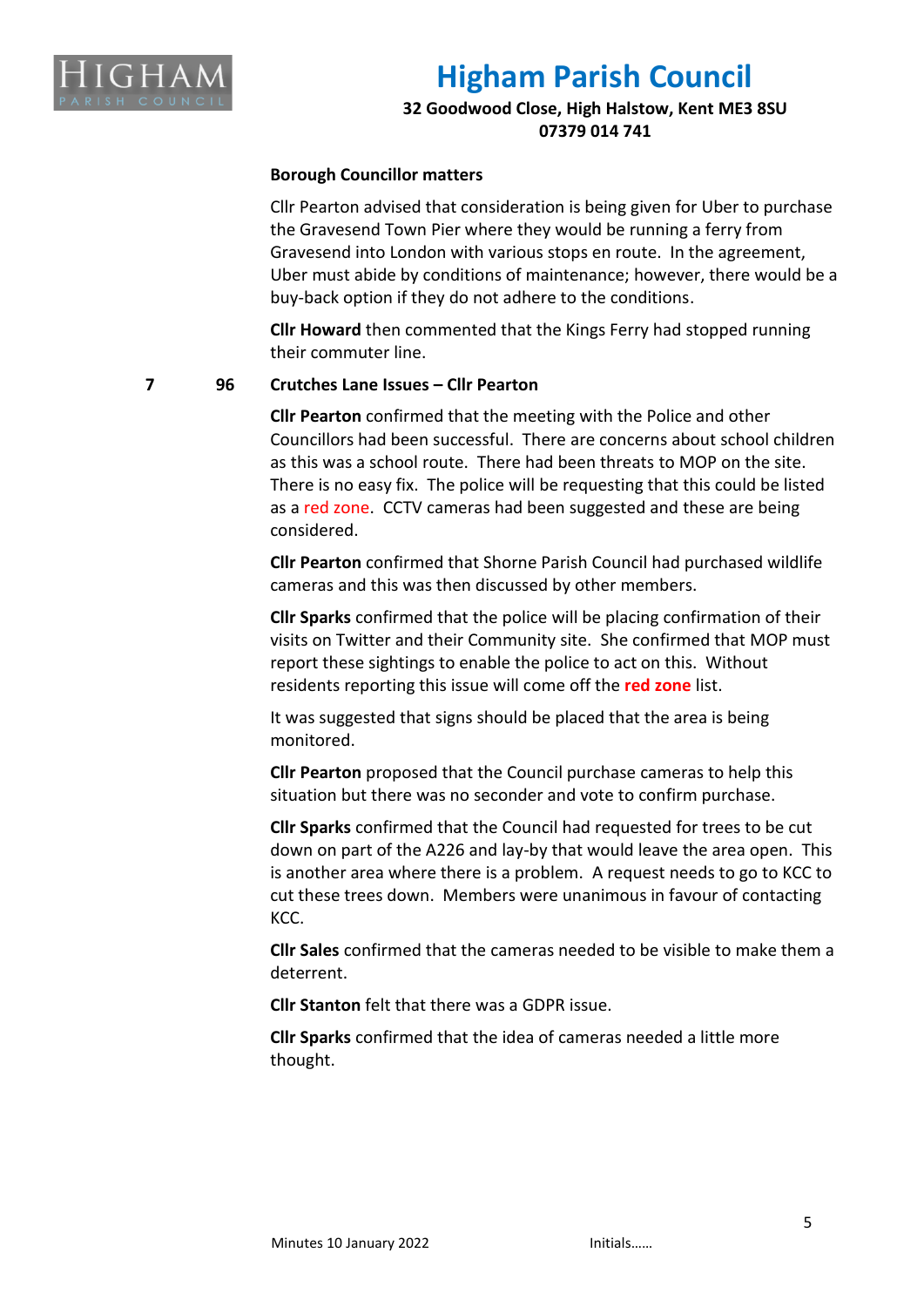

## **32 Goodwood Close, High Halstow, Kent ME3 8SU 07379 014 741**

## **8 97 Finance**

Cllr Fox was concerned that a payment had been made for a mobile phone which the Chairman would now be using. Cllr Fox was unaware that the idea had been finalised. Clerk confirmed that there had been an agreement to this in Council and that she would find the relevant minute that should have been recorded.

Clerk confirmed that she had secured the best possible contract on the phone as the provider had to be EE. Although Vodafone had been a cheaper option, in the Chairman's home area, Vodafone do not offer a good enough reception. EE was the better option.

**Cllr Grey** confirmed that he had not been able to access his laptop for a week as he had been informed by Adam Holloway MP that **Cllr Grey** had been a victim of hacking. Clerk went on to explain that **Cllr Grey** had not been hacked, it was a well known scam attacking parish councils and preying on trusting Councillors who wanted to help their Chairman out of a difficult situation. Clerk went on to inform Councillors not to act on these requests.

**Cllr Martin** proposed to accept the payments that had been made and **Cllr Stanton** seconded. The vote was unanimous in favour.

### **9 98 Memorial Hall Lease Cllr Martin**

The Parish solicitors had been chasing Memorial Hall solicitors for an update on the Trust Deed to enable the renewal of the lease. There has been no response at the time of the meeting.

### **10 99 Pavilion – now Higham Pre-School**

**Cllr Martin** confirmed that the Council ought to be negotiating with Savills to separate the Sports Courts from the Pavilion building. This would enable St John College Cambridge to be entitled to half the rent from the Nursery but in turn would give the Nursery a better long term relationship with the Council.

**Cllr Martin** proposed that he start negotiations with Savills on the new lease and **Cllr Jeffery** seconded that motion. The vote in favour although not unanimous.

## **11 100 Street lighting Cllr Martin**

Clerk to contact maintenance companies for quoting on maintenance contracts.

### **13 101 Tree Works Cllr Rivett**

No update.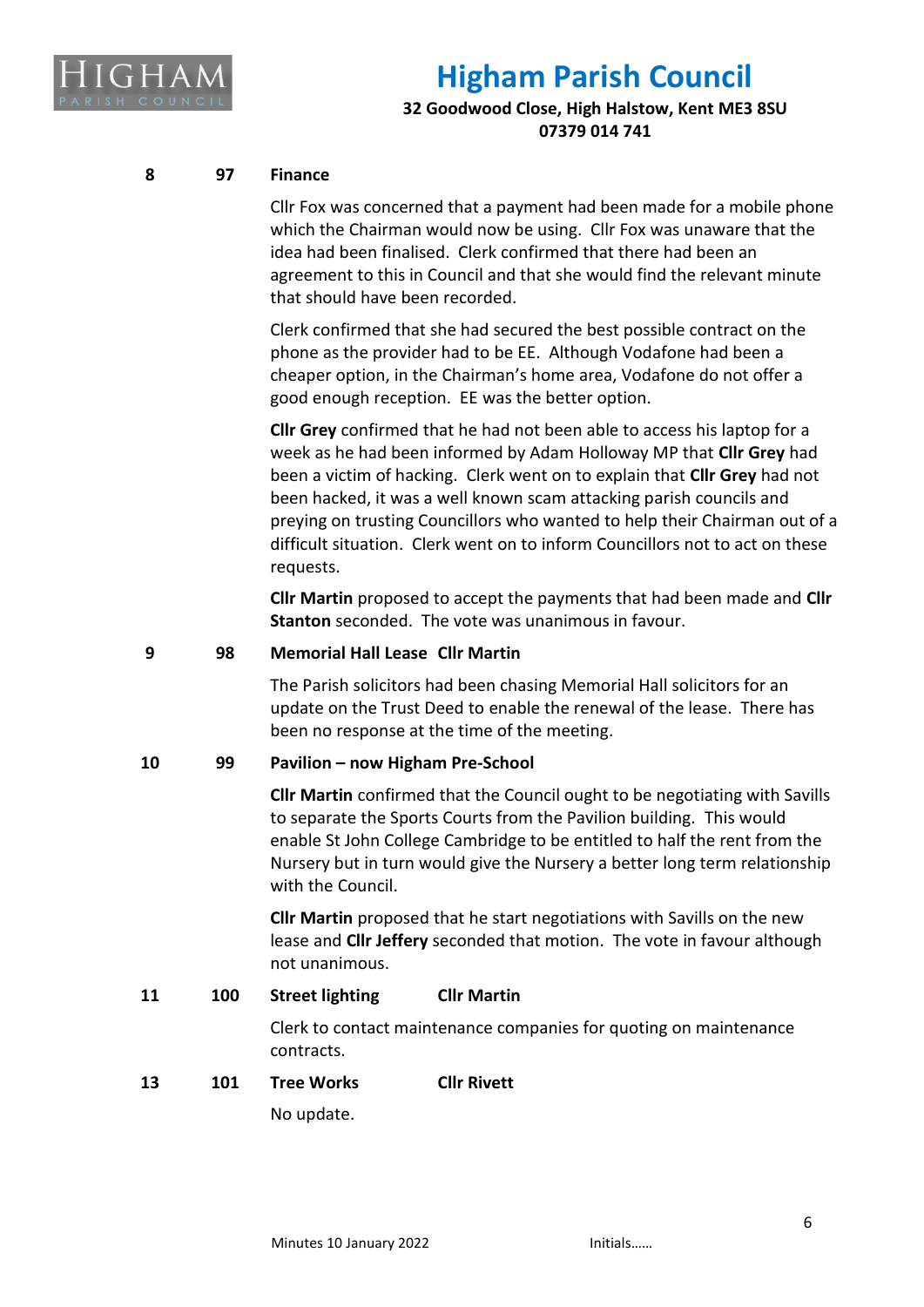

## **32 Goodwood Close, High Halstow, Kent ME3 8SU 07379 014 741**

## **14 102 Queens Celebrations**

Cllr Jeffery confirmed there is a grant available for this and requested that the Clerk look into this. Cllr Jeffery had provided details by email.

## **15 103 Policies to be considered**

- Standing Orders
- Financial Regulations

Members confirmed that they had read and understood both the Standing Orders and Financial Regulations and agreed that these be adopted for the Council. Vote was unanimous in favour.

### **16 104 Planning and Highways Committees**

Confirmation of members and discuss possible Chairman.

Discuss Terms of Reference and draft Planning guidelines.

### **Planning Committee**

Cllr Nikki Fox Cllr Toni Stanton Cllr Alan Howard Cllr Steve Sales Cllr Les Pearton Cllr John Grey – ex officio Cllr Liz Jeffery – ex officio

### **Highways Committee**

Cllr Sue Sparks Cllr Les Pearton Cllr Steve Sales Cllr David Martin Cllr Alan Howard Cllr Nikki Fox Cllr Pam Holmes Cllr John Grey – ex officio Cllr Liz Jeffery – ex officio

**Cllr Pearton** then brought the subject of the application for change of use of property at Copperfields the Class C residential home in Villa Road. He confirmed that he requires more information on this issue. Cllr Pearton confirmed that he is in discussions with Amanda Grout and Richard Hart on the issue. The request is for change of use to a Children's Home. Cllr Pearton would like to ensure that this would be suitable for the village.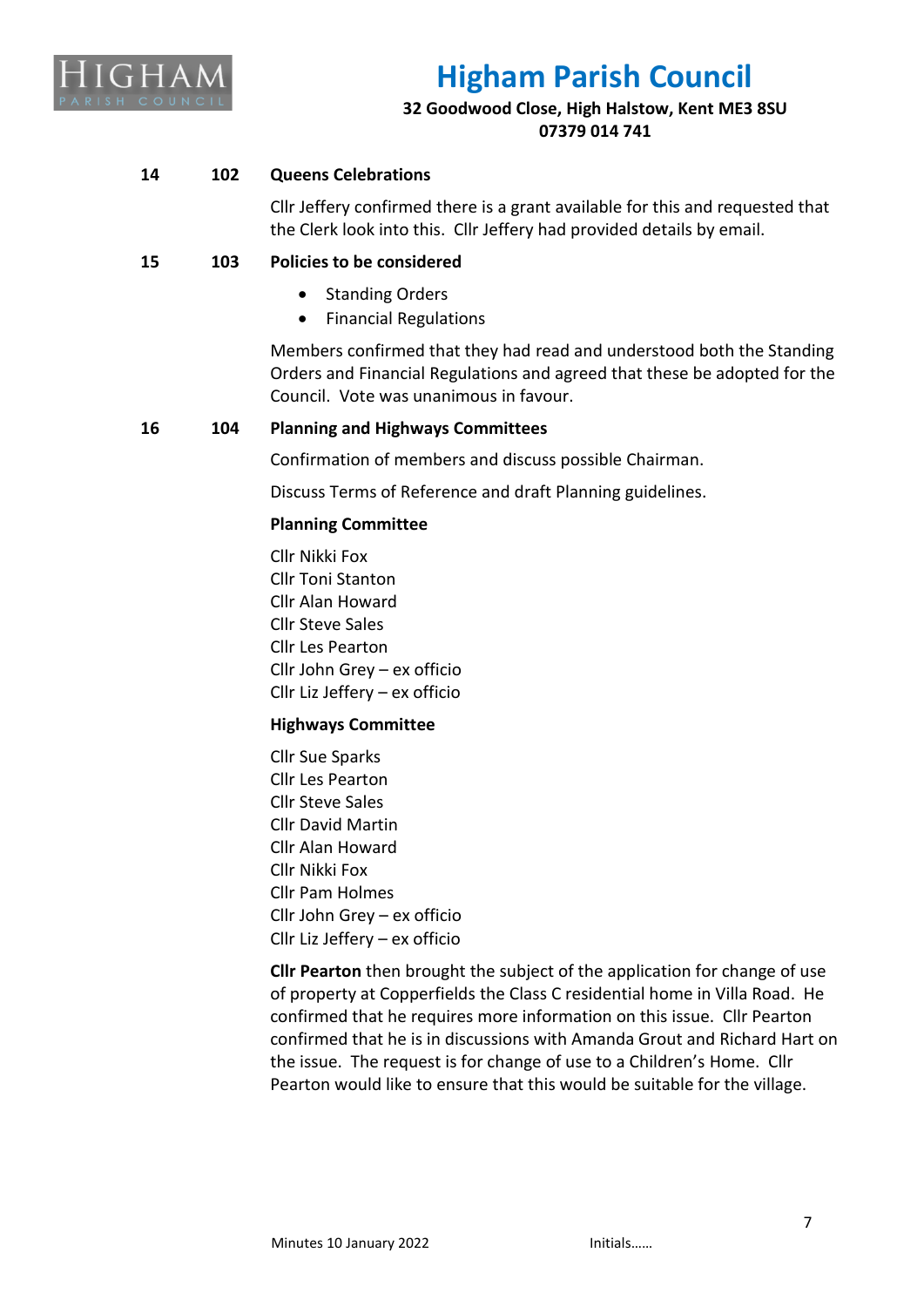

## **32 Goodwood Close, High Halstow, Kent ME3 8SU 07379 014 741**

### **17 105 Chairman's award**

**Cllr Grey** explained his idea on an award. The idea is that the Parish Council would be able to provide recognition to people in the village who had gone above and beyond to help others. This could be for either Parish Councillors or residents of Higham.

**Cllr Grey** felt that villagers and Councillors should be recognised for the work they do for the village. This would be in the form of a Certificate or plaque.

**Cllr Pearton** agreed that many residents do a lot of work outside of the Parish Council.

**Cllr Sparks** asked whether this would apply to a group of people and Cllr Grey confirmed this would be the case if agreed.

**Cllr Jeffery** had been part of the committee who dealt with applications and explained the procedure used by Gravesham Borough Council.

The Clerk confirmed that there could be no monetary award as it is a legal requirement that the Parish do not provide money to an individual.

**Cllr Pearton** proposed the idea and Cllr Jeffery seconded it. The vote was in favour.

**Cllr Jeffery** to take this forward.

#### **18 106 Climate Change Cllr Alan Howard**

**Cllr Howard** confirmed that the figures are available to show how we need to move forward as a village with Climate Change. He is hoping for a few members get together as a group to discuss climate change and provide figures for villagers to consider and act upon.

#### **19 107 Confirmation of next meeting 14 February 2022**

Confirmed.

#### **20 108 Resolution to exclude the press and public for closed session**

The Clerk read aloud a letter that had been received from Adam Holloway MP and members discussed the response to be made. Clerk to liaise with Cllr Martin to take this forward.

There was a discussion on retrieving the Parish records and equipment and account access from the previous Clerk's home address. Cllr Grey to discuss the way forward with family of previous Clerk.

Clerk to place purchase of Container/Office on February agenda.

The Clerk confirmed that she had not been able to discuss Employment Contracts with Cllr Rivett due to his unavailability as being unwell.